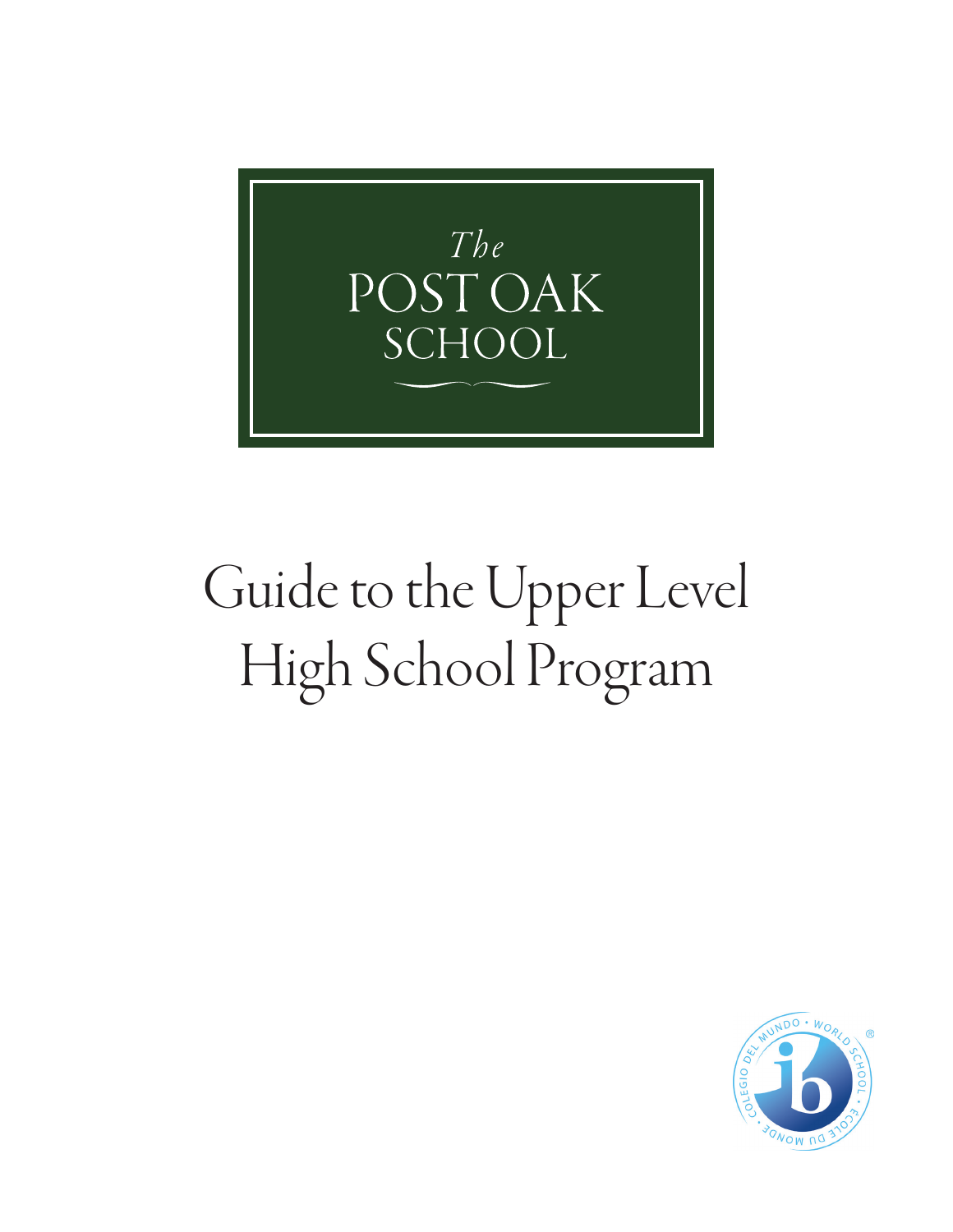Welcome to the *Guide to the Upper Level High School Program at The Post Oak School*. In the High School division of The Post Oak School, "Upper Level" refers to the 11th and 12th grades. This guide is intended to inform students and their parents/guardians about the following aspects of the Upper Level Program:

1.its design and goals,

2.the opportunities and requirements students encounter,

3.and the specific courses students can take.

In the back of this guide is a *Course Selection Form* to be filled out by the student and his or her parent(s)/ guardian(s) prior to the beginning of the junior year.

Post Oak is one of the very few high schools in the country that provides a high quality, intentionally designed Montessori education all the way from infancy through the 12th grade, so if you are a Post Oak student, congratulations!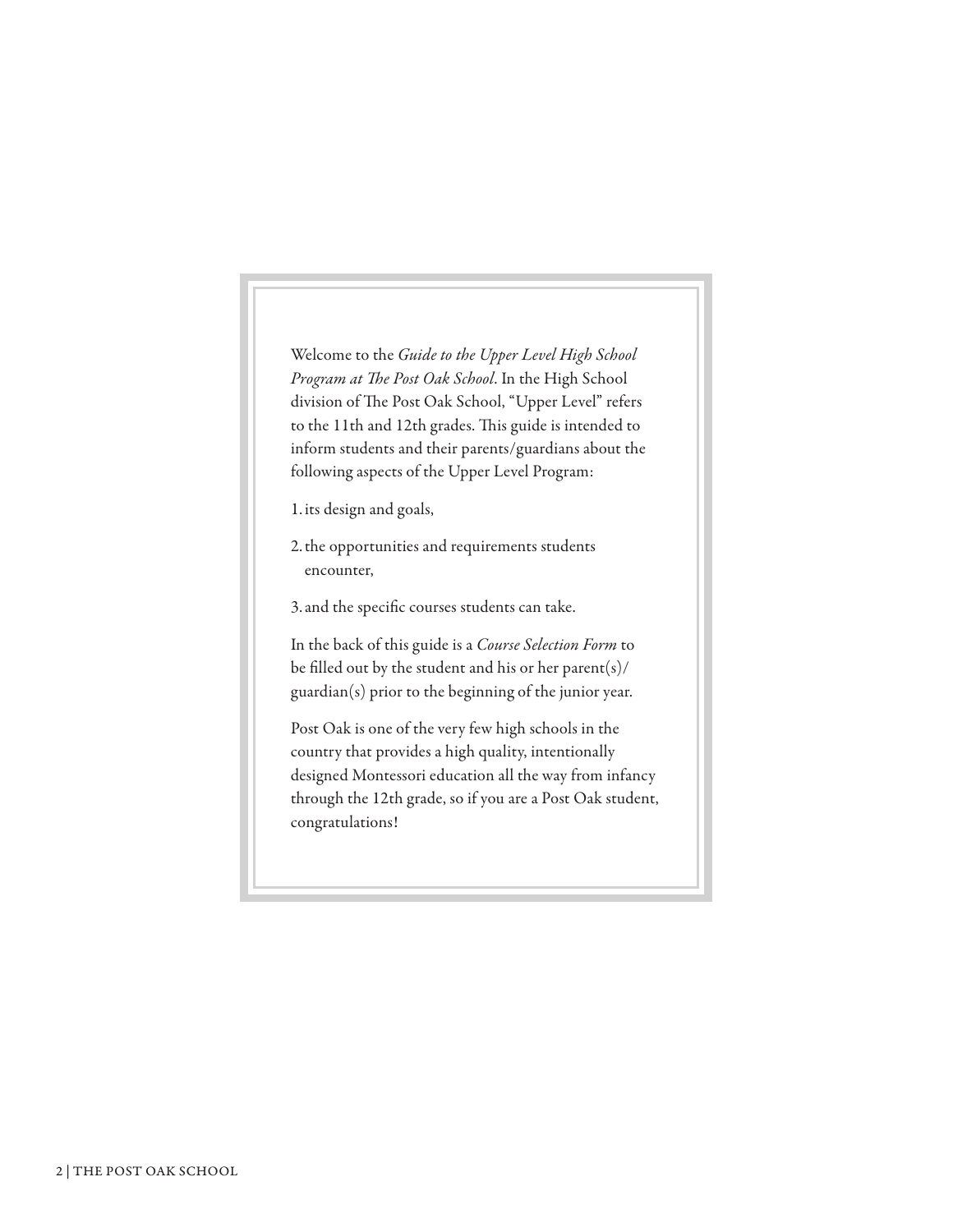## Part I—Montessori Education at Post Oak

The Upper Level curriculum represents the final phase of a complete and cohesive program of education that starts at infancy. It is therefore helpful to consider the program of the last two years of high school within the design of the whole school program and then within the four-year high school program. Here is the mission statement of The Post Oak School:

The mission of The Post Oak School is to prepare an outstanding Montessori environment that fosters collaboration, cooperation, and peace, and to provide experiences that promote curiosity, inquiry, and engagement. Designed according to the physical, emotional, social, and intellectual characteristics and needs of the learner, our methods guide and nurture each individual from infancy to adulthood. The school's approach is grounded in the principles of AMI Montessori education.

Maria Montessori believed that an educational program should be designed to meet the developmentally characteristic needs of students. In other words, school should provide students with just the right learning environment they need to grow. Students construct their own personalities through the experiences and work they do within the learning environment. What is "just the right learning environment" changes over time as infants grow to be children and children grow to be adolescents.



The High School division of The Post Oak School was built around the understanding that the needs of older adolescents include the following:

◆ a safe, nurturing, and diverse community of peers,

◆ an abundant supply of opportunities for meaningful engagement with the real world,

◆ and ready access to experts with the knowledge and skills students need to support that engagement.

The goal is to enable students to achieve the skills necessary for life as independent adults and the sense of purpose necessary to make a meaningful contribution to a sustainable world. To achieve this, students need to be given the opportunity to test out their own ability to be independent, and they need to be given a wide range of experiences in the real world so that they can discover the things they love to do and start to develop those passions as talents.

"Meaningful engagement with the real world" begins with the experiences students have. Academic coursework serves both to introduce students to the real world through a series of key experiences that open the doors to new and more profound areas of knowledge and to provide them with the general knowledge and skills they need to explore further and get involved. All students in the High School division pursue a general course of study appropriate to an age in which the brain continues to mature and undergo transformative developments. While every student has an individual path to learning and a unique neurodevelopmental profile, continual exposure to key experiences in the fundamental areas of human knowledge remains critical to ensuring that each student has the opportunity to establish a fully-rounded personality. Thus all students in the High School division take courses in English language arts, a second language, history and social sciences, natural sciences, mathematics, and the arts, as well as critical thinking (metacognition). Throughout their high school years, students' coursework supports and enhances their ability to go out and get involved with our partner COURSEWORK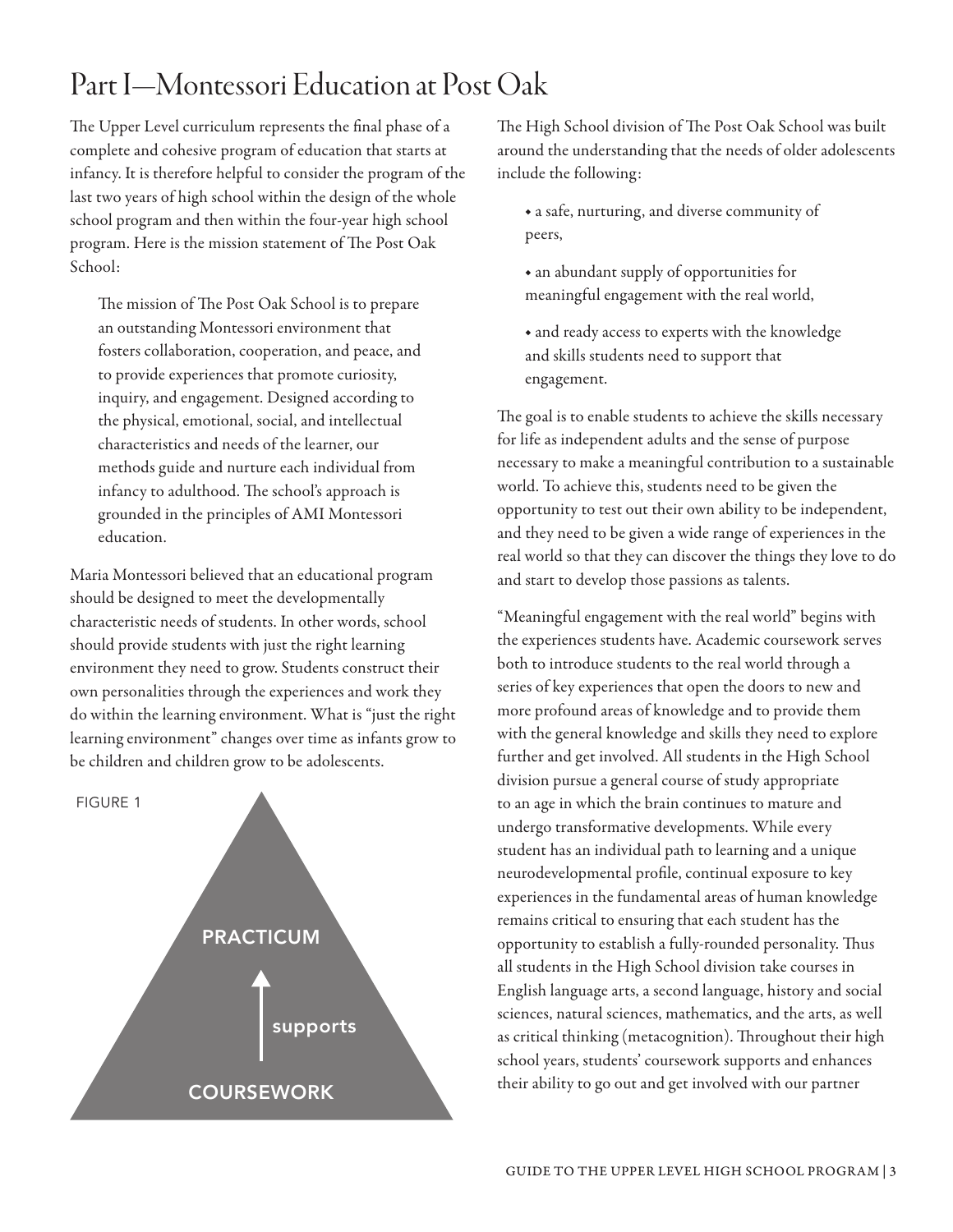institutions doing meaningful work in the Houston Museum District and beyond (see Figure 1).

Figure 1 graphically illustrates how coursework forms the foundation for the work students do in the community. While the coursework that forms the base of the pyramid is typically required, the tip of the pyramid represents the great variety of opportunities that Post Oak can provide for students to pursue their own interests outside the school. Real-world practicum could include student endeavors as diverse as working as a lab or office intern, museum docent, or research, teaching, or coaching assistant. Practicum could also include more personal projects, such as writing for publication, giving musical or poetry performances, or campaigning to raise awareness on a social issue. What all practicum will have in common is potential (1) for growth

in the student and (2) to have a positive impact on the world outside the school. Coursework represents the requirements of the school in that students must demonstrate mastery over a number of academic standards in order to earn credit towards graduation. Practicum represents the opportunity for students to develop their own talents and make their own impact on the world, and the only requirement associated with this work is to adequately document and reflect on it. J-Term and A-Term elective courses<sup>1</sup> serve as both coursework and practicum, often including both foundational skill-building and the opportunity to apply it in the field. Like other coursework, J- and A-Term courses must be passed for credit. Documentation and reflection on individual work is a requirement of every J- or A-Term course.

# Part II—Design of the Upper Level Program

The preceding comments regarding the High School division as a whole also apply when students transition to the Upper Level of the High School. The self-constructing work students do continues to include both coursework

requirements and practicum opportunities, and they continue to enroll in J- and A-Term electives. However, as students' general knowledge-base becomes deeper, specialization becomes more desirable and necessary, so

#### FIGURE 2: THE TRANSITION FROM LOWER TO UPPER LEVEL COURSES

| LOWER LEVEL COURSES                                    | <b>UPPER LEVEL COURSES</b>               |
|--------------------------------------------------------|------------------------------------------|
| English Language Arts ----------------------           | Language and Literature SL or HL         |
|                                                        | Spanish or Mandarin Chinese SL or HL     |
| Integrated History and Social Sciences ======          | Economics in Historical Context HL       |
|                                                        | Global Politics in Historical Context HL |
| Natural Sciences $=\equiv \equiv \equiv \equiv \equiv$ | Biology SL or HL                         |
|                                                        | Chemistry SL or HL                       |
|                                                        | Computer Science SL                      |
| Math                                                   | Math Applications SL                     |
|                                                        | Math Analysis SL or HL                   |
| Arts (Design Tech, Music, Theater, -==========         | Film SL or HL                            |
| and Visual Arts)                                       | Music SL or HL                           |
|                                                        | Theater SL or HL                         |
|                                                        | Visual Arts SL or HL                     |

<sup>1</sup> The J- and A-Terms are mini-semesters in which every student studies intensively in a single course of his or her choosing. J-Term spans the first three weeks of school following the winter break, typically the first through third weeks of January. A-Term spans the first two weeks of school following spring break, typically the last week of March and the first week of April. Each September, students make their J- and A-Term course selections for that academic year.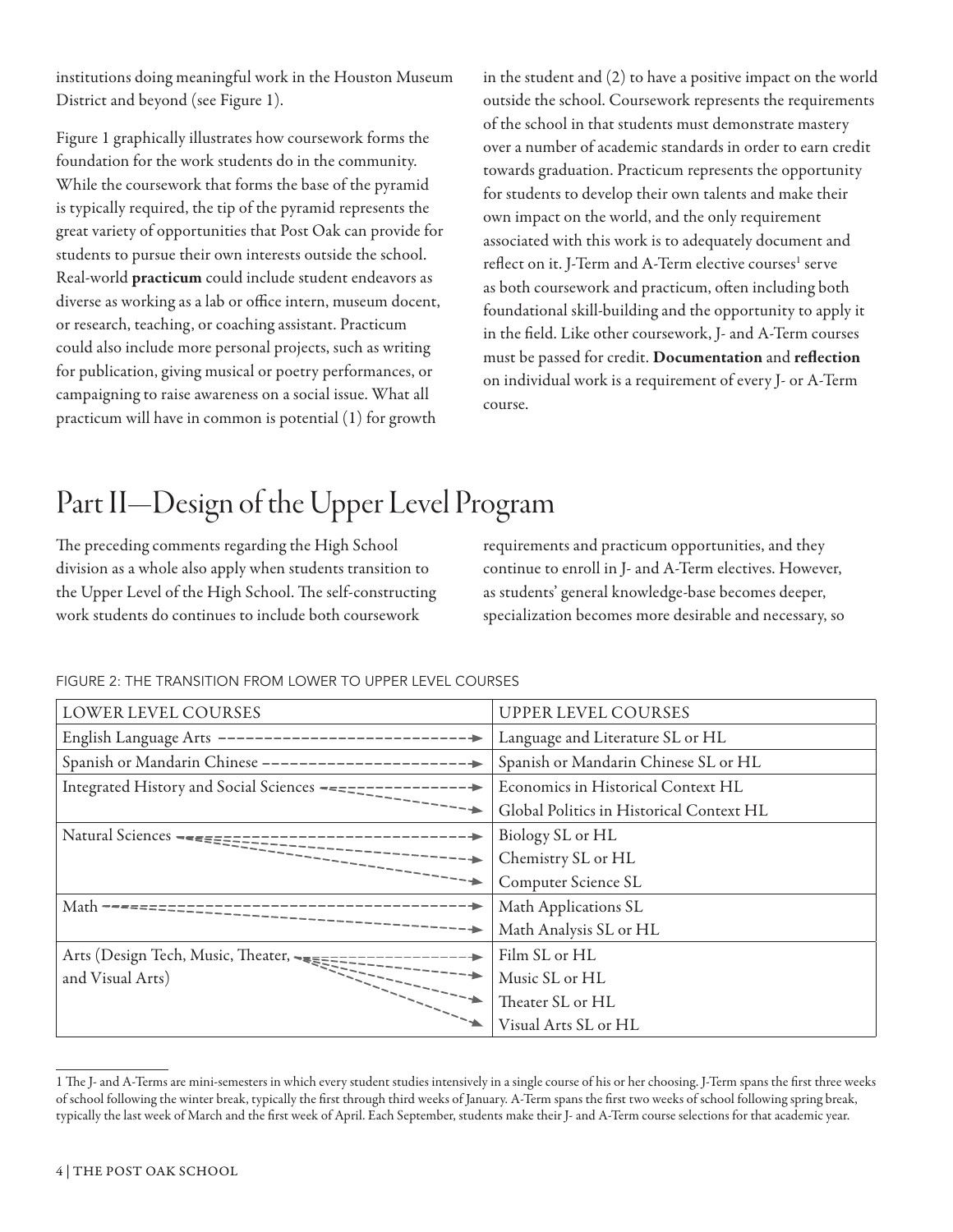there are more choices to be made regarding coursework, namely in the social sciences, natural sciences, mathematics, and the arts. Figure 2 shows how the courses change as one transitions from the Lower to the Upper Level.

The Upper Level often has course options where the Lower Level had none. Students in the Upper Level take a course in each of the six main disciplinary areas.

For students who wish to take a third language, a second social science, or second natural science, it is permitted to drop the arts requirement to allow them to take a second class in one of those areas.

Additionally, students now have the choice to take certain courses at SL (standard level) or HL (higher level), which represents a more advanced and more rigorous course of study. Other courses are offered only at SL or HL. Students must take at least three courses at HL.

In addition to continuing to engage in practicum opportunities and enrolling in J- and A-Term elective courses, students take a half-credit course on metacognition entitled, Theory of Knowledge (TOK), and write an Extended Essay (EE). The EE is a required project in which students hone their research skills and develop their knowledge base in a disciplinary area of special personal interest.

In the four-year High School division, student progress is assessed by Post Oak faculty to determine whether credits have been earned towards The Post Oak School diploma, which is awarded at the end of the senior year. The following are the requirements for The Post Oak School diploma:

◆ English Language Arts and Literature Four Credits • Second Languages Four Credits • History and Social Sciences Four Credits • Natural Sciences Four Credits • Mathematics Four Credits ◆ Arts<sup>2</sup> Four Credits ◆ J- and A-Term Courses Four Credits ◆ Theory of Knowledge Two Credits ◆ Extended Essay One Half-Credit ◆ Physical Fitness Two Years (9th and 10th grades)

◆ At least six Upper Level credits must be from HL courses

Since 2014, Post Oak has been authorized to implement the International Baccalaureate (IB) Diploma Programme (DP) at the Upper Level. A look at the IB mission statement should make it clear why the partnership with IB is a natural one:

The International Baccalaureate aims to develop inquiring, knowledgeable and caring young people who help to create a better and more peaceful world through intercultural understanding and respect.

To this end the organization works with schools, governments and international organizations to develop challenging programmes of international education and rigorous assessment.

These programmes encourage students across the world to become active, compassionate and lifelong learners who understand that other people, with their differences, can also be right.

The mission of promoting caring, curious, and engaged learners who can help to create a more peaceful world is a striking similarity between the two organizations.

Upper Level courses are designed for students to meet the requirements both for the Post Oak diploma and for the IB diploma. As mentioned above, student progress is assessed by Post Oak faculty to determine whether credits have been earned towards The Post Oak School diploma. Certain coursework components are also moderated or assessed by IB readers external to The Post Oak School. Furthermore, a set of exams are taken in May of the senior year that are assessed only by external IB readers. These final exams are a required part of the Upper Level courses. Students who have elected to take more than three courses at HL will choose which three exams they wish to take at HL and take the rest of their exams at SL. A student's performance on the course components and exams moderated or assessed by IB readers will determine whether the student meets the requirements of the IB diploma.

The Post Oak School diploma and the IB diploma are mutually independent degrees. Successful attainment of the IB diploma is not necessary to earn The Post Oak School

2 In the Upper Level, it is permitted to drop the arts class in order to double up in second language, social sciences, or natural sciences.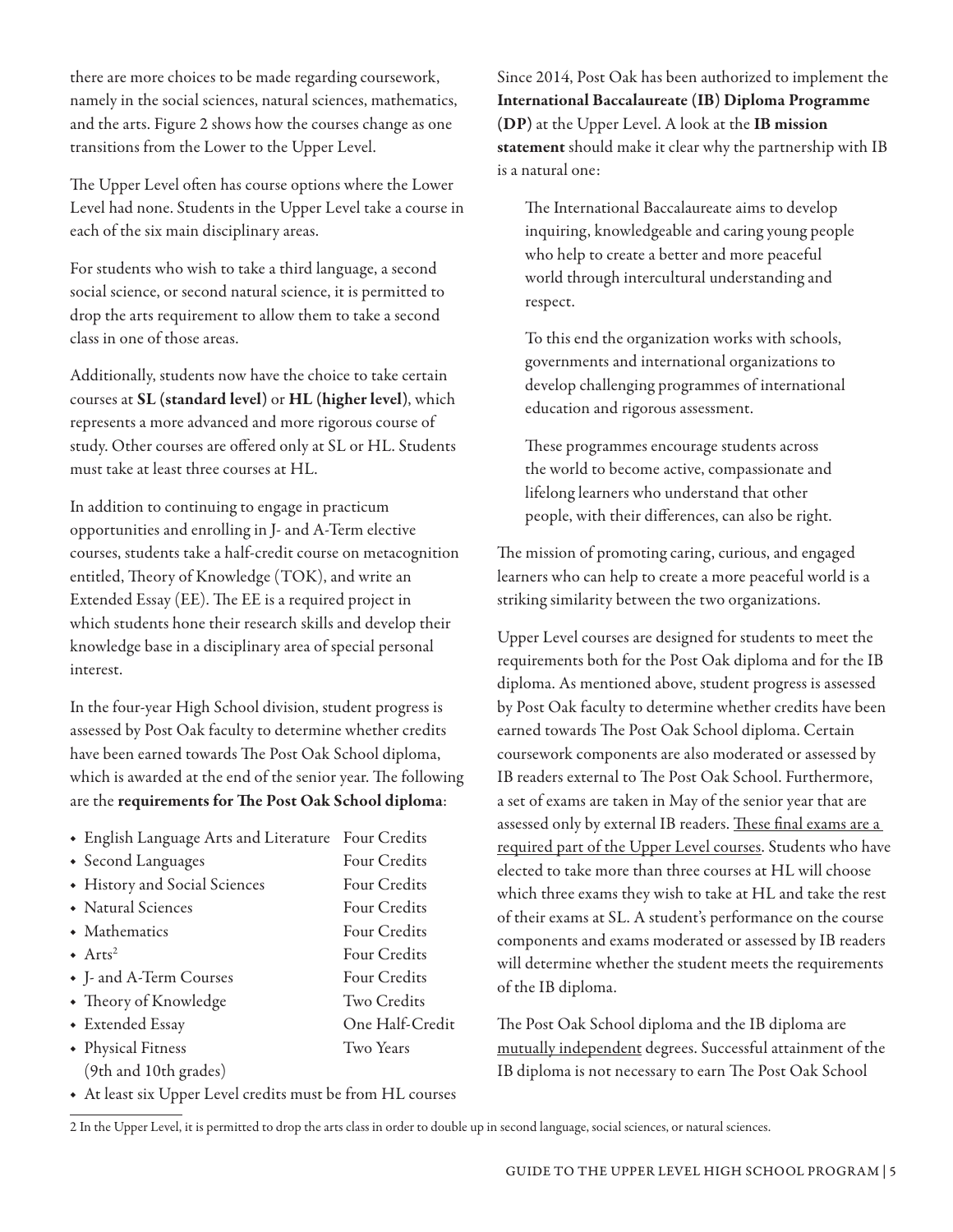diploma, nor does attainment of the IB diploma imply that the requirements of the Post Oak diploma have been met.

The following are the requirements for award of the IB two-year diploma:

- ◆ The student must complete all IB-moderated or -assessed course components for the six subjects, Theory of Knowledge, and the Extended Essay.
- ◆ The six subjects are scored by IB readers on a scale of 1 through 7. The student must score at least 12 points total on the three HL subjects and at least 9 points total on the three SL subjects.
- ◆ The student must not score a 1 on any subject, she must not score a 2 in more than two subjects, and she must not score a 3 in more than three subjects.
- ◆ Theory of Knowledge and the Extended Essay are scored on a scale of A through E. The student must not score an E on either of the two. The scores are combined according to the table given in Appendix A to generate a point score from 0–3.
- The student's total points must add to 24 or more.
- ◆ During the 11th and 12th grade years, the student's practicum documentation and reflection must demonstrate achievement of the "Seven Learning Outcomes for Practicum at the Upper Level." These outcomes can be found in Appendix B. This satisfies the IB requirement for Creativity, Activity, and Service (CAS).

If you have further questions about the Upper Level program, please contact:

James Quillin, High School Director (jamesquillin@postoakschool.org)

Kim Harrison, Extended Essay Coordinator (kimharrison@postoakschool.org)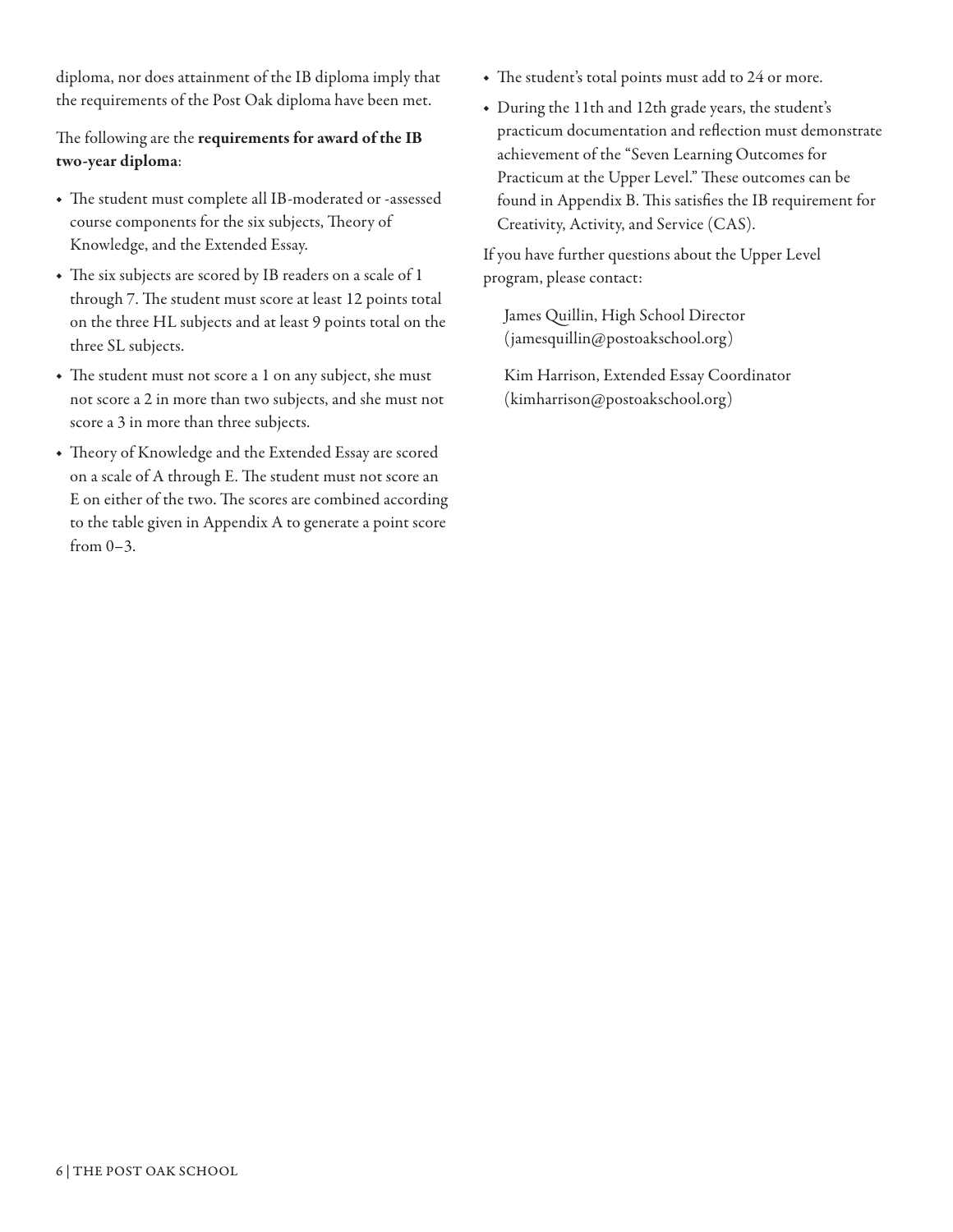## Part III—Course Descriptions

Students take courses in six different disciplinary areas:

- 1.English Language Arts
- 2. Second Language
- 3.History and Social Sciences
- 4.Natural Sciences
- 5.Mathematics
- 6.The Arts

All courses are two years in length. Senior exams are administered in May of the senior year.

Additionally, all students take the Theory of Knowledge course and write the Extended Essay.

#### 1. ENGLISH LANGUAGE ARTS

Language and Literature SL introduces students to the study of a wide range of literary and non-literary texts in a variety of media. By examining communicative acts across literary form and textual type alongside appropriate secondary readings, students will investigate the nature of language itself and the ways in which it shapes and is influenced by identity and culture. Approaches to study in the course are meant to be wide ranging and can include literary theory, sociolinguistics, media studies, and critical discourse analysis among others.

Language and Literature HL students study an additional two literary texts over the two-year course and write an additional 1,200–1,500 word literary analysis.

#### 2. SECOND LANGUAGE

At the Upper Level, there are two levels of Chinese: Ab Initio and Standard Level.

Ab initio Mandarin Chinese is for students with little or no experience of the language. Through the development of receptive, productive and interactive skills, students develop the ability to respond and interact appropriately in a defined range of everyday situations. The course is organized into three themes: individual and society, leisure and work, and urban and rural environment.

Assessments include a presentation and follow-up questions based on a visual stimulus, a written assignment integrating receptive and productive skills, and a general conversation with the teacher based in part on the written assignment. The senior exams require students to demonstrate understanding of authentic print texts and produce two short writing exercises.

Mandarin Chinese SL is for students with two or more years of experience in the language. Interactive, productive, and receptive skills are developed through contextualized study of language, texts, and themes. The core themes of the course are communication and media, global issues, and social relationships, and there are also two further themes covered.

Assessments include a written assignment integrating assessment of receptive and productive skills, an individual oral based on the further themes, and an interactive oral based on the three core themes. The senior exams require students to demonstrate understanding of authentic print texts based on the core themes and productive skills in a writing based on the further themes.

At the Upper Level, there are three different levels of Spanish: Ab Initio SL, SL, and HL.

#### Ab Initio Spanish

This course is for students with up to one year of experience in Spanish. It is organized into three themes: individual and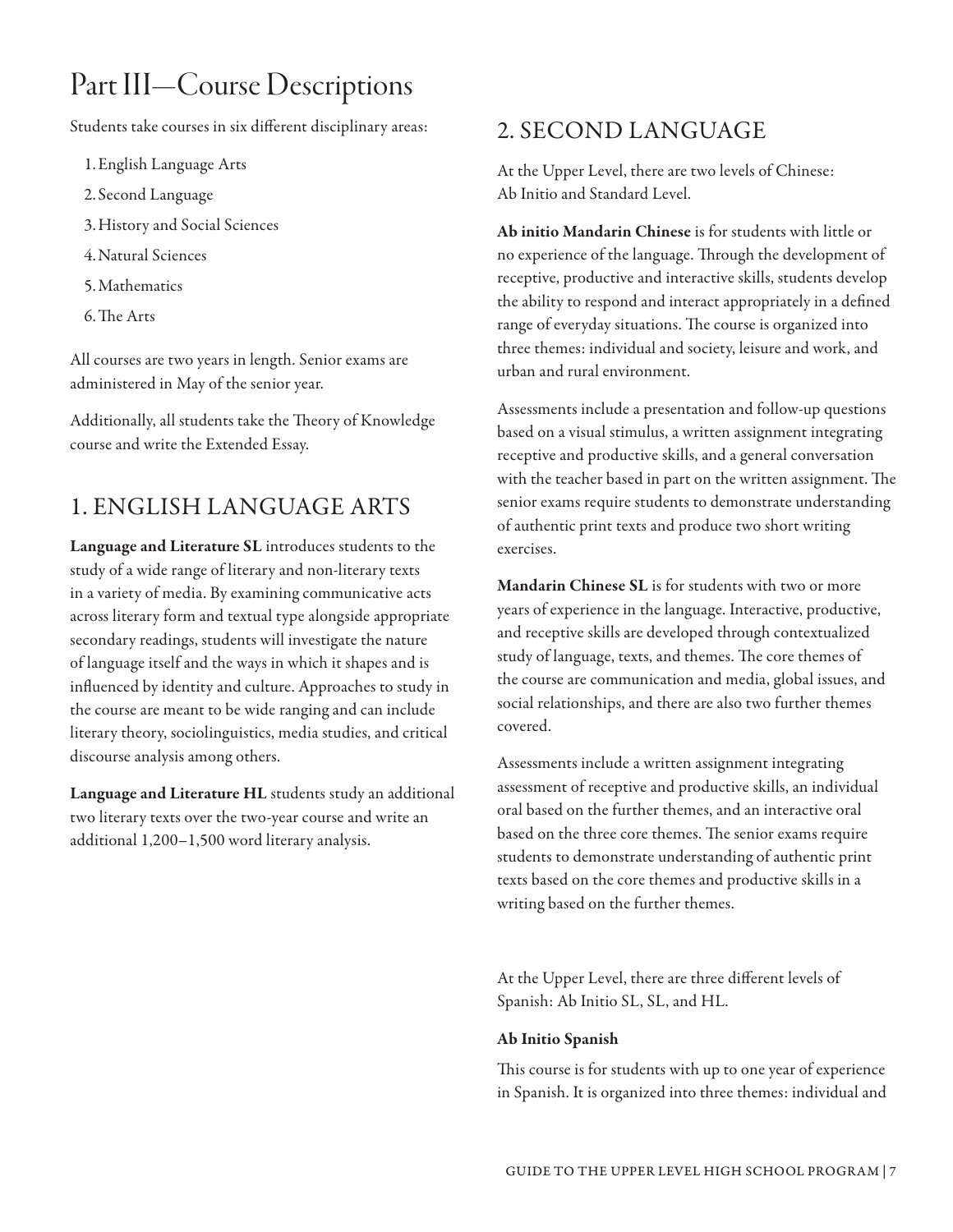society, leisure and work, and urban and rural environment. The main focus is on language acquisition and development of language skills, achieved through the study and use of a range of written and spoken material. The material used is appropriate for each student to develop mastery of language skills and a strong intercultural understanding.

Assessments include an individual 10-minute oral presentation based on a visual stimulus and the Written Assignment, demonstrating intercultural understanding. The senior exams assess reading comprehension and writing skills.

Spanish SL is for students with two or more years of experience. The core themes of the course are social relationships including social and religious celebrations, taboos, friendships, and family; communication and media including advertising, radio, television, and the internet; and global issues including migration, poverty, politics, and ecology. Further themes of the course are customs and traditions including visual arts, music, dance, etiquette, protocol, and food; cultural diversity including beliefs, values, and norms; and language diversity and preservation.

Assessments include an individual oral presentation based on one of the further themes, an interactive oral activity based on the core themes, and a written exercise and rationale based on intertextual reading. The senior exams assess reading comprehension and writing skills.

Spanish HL is for students with two or more years of experience who would like to go deeper in the study of the language. In addition to the topics and assessments described for the Spanish SL course, HL students complete an additional assessment consisting of a 150 to 250 word paper that is a reasoned response to a prompting text dealing with a topic linked to the core themes and a creative writing task of 500 to 600 words linked to one of the two works of literature read in class and a 150-word rationale. The two works of literature studied are *Como agua para chocolate by Laura Esquivel* and *El coronel no tiene quién le ascribe* by Gabriel García Marquez.

### 3. HISTORY AND SOCIAL SCIENCES

At the Upper Level, there are two different tracks students can choose to take: Economics in Historical Context (EHC) and Global Politics in Historical Context (GPHC). Studying the social sciences in historical context demonstrates for students how politics and economics are inextricably intertwined in human affairs, and students in both EHC and GPHC will gain an enhanced understanding of the significance of events by sharing their perspectives. Ultimately, both EHC and GPHC are designed to provide students with the experiences and tools they need to become active, ethical, and efficacious citizens of the world.

Economics in Historical Context HL introduces students to the study of the ways society deals with human needs and wants in the context of the material environment. Economics encompasses two broad theoretical perspectives. Microeconomics models variables affecting individuals, firms and markets. Macroeconomics models variables affecting countries, governments and societies. Combining these two perspectives are the separate sub-disciplines of International Economics and Development Economics. Together these four subjects comprise the main units covered over two years in EHC. As a social science, much of the evidence underpinning Economic theories comes from the study of the human past, or history. Thus, in EHC, economic concepts and theories are presented in the context of key historical events.

Assessments include creation of a portfolio of three commentaries based on different sections of the syllabus and on published media reports. The senior exams are comprised of an extended response paper divided into sections on microeconomics and macroeconomics, a data response paper with sections on international and development economics, and questions involving quantitative skills.

Global Politics in Historical Context HL gives students the historical and conceptual knowledge they need to comprehend the complex challenges of our ever-more interconnected and fast-changing world and the skills they need to make a difference in it as active global citizens. Through studies of historical and current events, students learn how political controversies derive from the diverse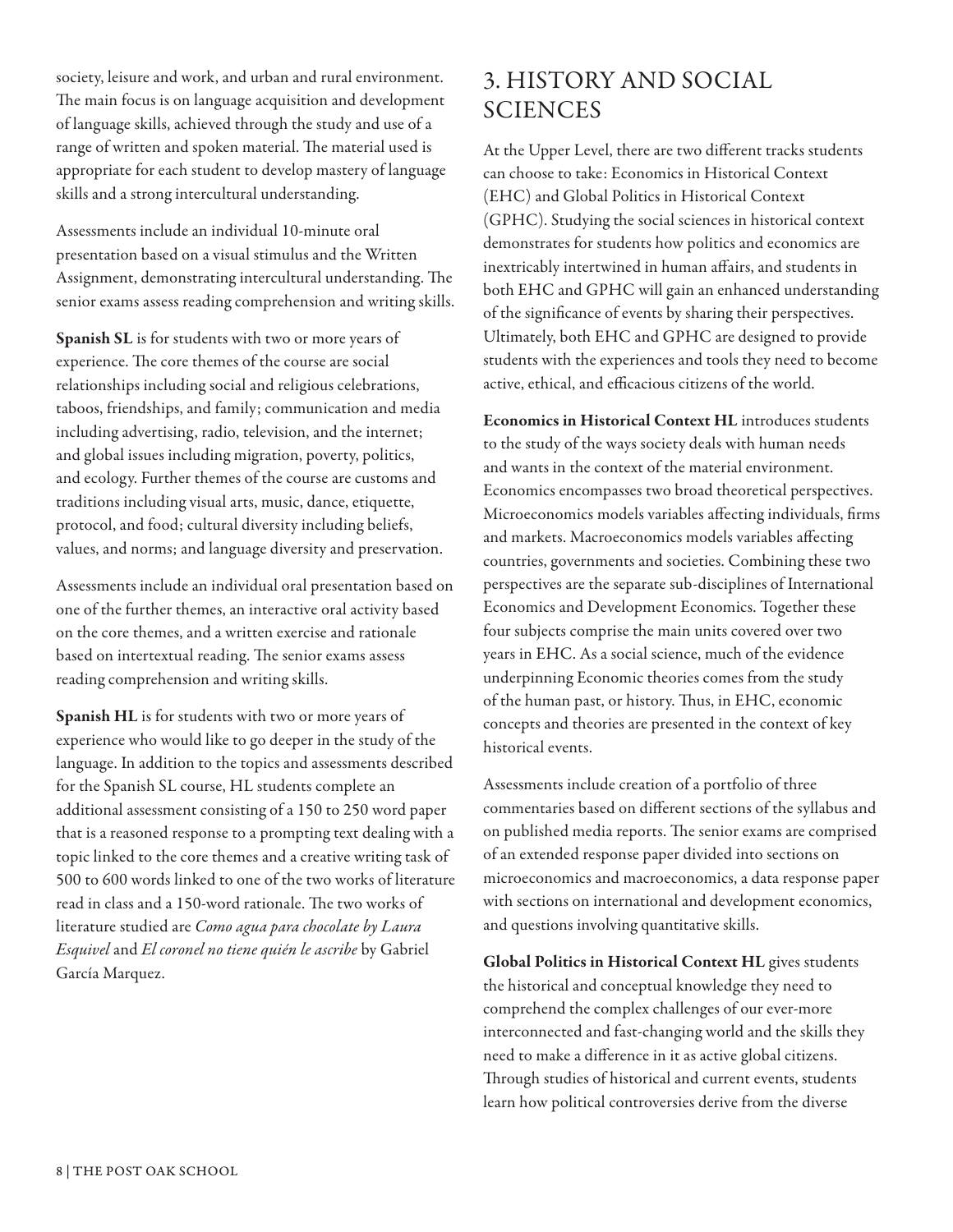interests, preferences, and identities of individuals and groups. A grounding in history, political philosophy, and political science gives students the tools necessary to analyze problems and envision positive action steps. The skills of engaged citizenship are fostered through action-oriented case studies of global political challenges at the international, national, local, and communal levels.

Assessments included student exploration of a self-chosen political issue through engagement and research to produce a written report. Students also conduct two case studies on different global political challenges and deliver 10-minute oral presentations on each. The senior exams are comprised of a stimulus-based set of four structured questions on core subject matter and three essays, each from a different core unit.

#### 4. NATURAL SCIENCES

Biology SL covers many major concepts in biology, including cells, basic biochemistry, genetics, ecology, evolution, human health, and physiology. We will also cover two topics in more depth: behavioral neurobiology and conservation ecology. Field studies, laboratory exercises, and the students' own self-directed work aim to enable students to apply their knowledge and skills in the lab and the field. They will come to understand biological issues from the local to the global.

Assessments include an interdisciplinary activity in which students analyze a common topic or problem collaboratively with an emphasis on the process rather than the product of scientific investigation. The senior exams are comprised of 30 multiple-choice questions on the core topics, a data-based question, several short-answer questions on core topics, an essay on the core topics, and several short-answer questions on each of the two further topics.

Biology HL covers all of the same topics as SL as well as nucleic acids and proteins, cell respiration and photosynthesis, genetics, human physiology, and health.

The senior exams differ from SL only in that there are 40 multiple-choice questions, with 20 on the HL-only topics.

Chemistry SL is designed to inspire scientific curiosity and drive home the idea that chemistry is everywhere in our surroundings. Students will make observations, ask questions, and make connections between macroscopic phenomena and atomic interactions. We will reinforce math and science concepts learned in previous study and build upon them. In this course, we will cover the basics of atomic and molecular structure, bonding, chemical reactions, and the periodic table. Topics will be introduced in a historical and contemporary context, promoting an understanding of how chemistry plays a role in global issues. Once students establish foundational knowledge in chemistry, we will tackle advanced concepts including organic chemistry, redox chemistry, and materials chemistry.

The course will be comprised of lectures, independent research, and laboratory activities, with an emphasis on learning safe laboratory practices and use of material safety data sheets (MSDS). Students will be assessed on both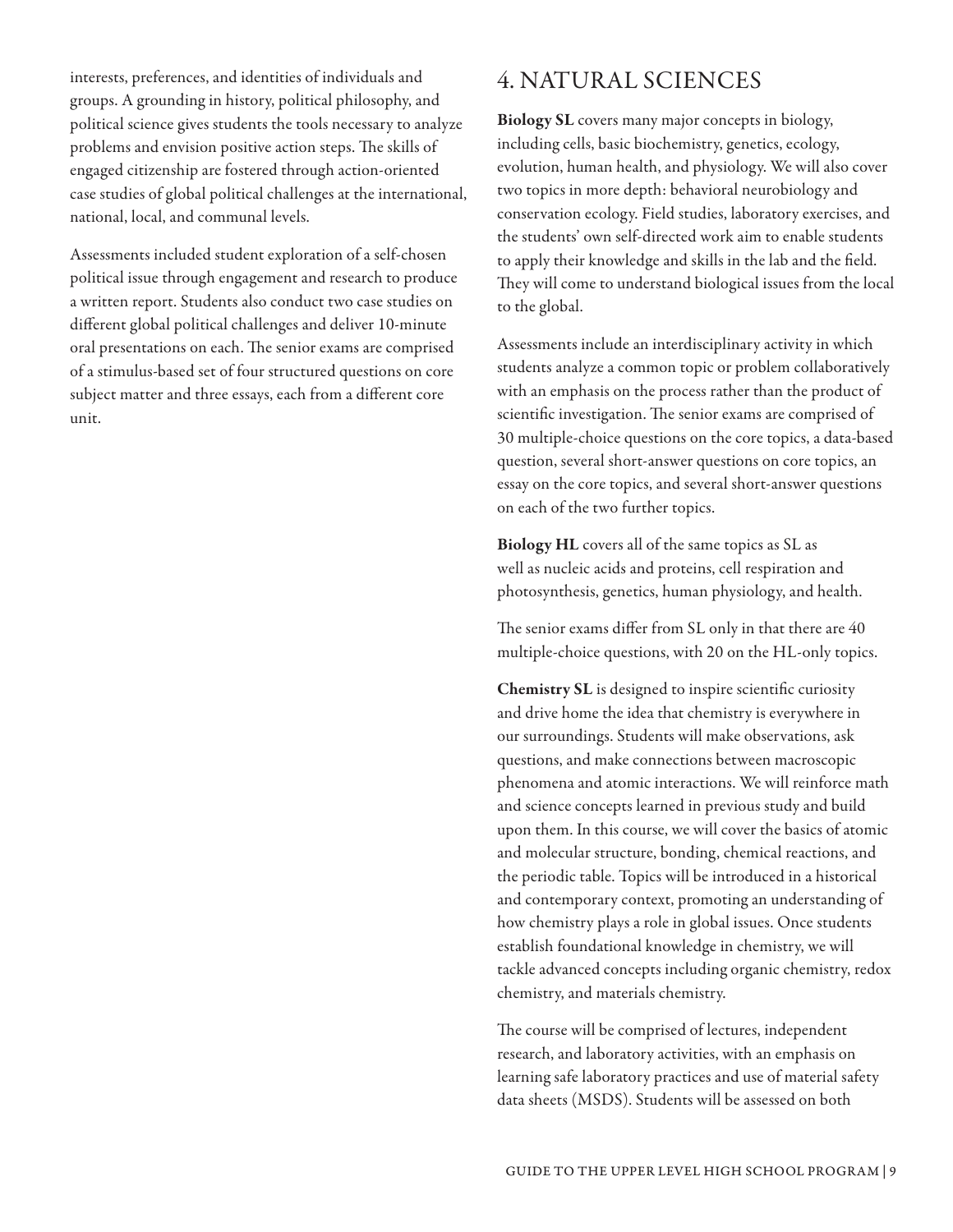mathematical and conceptual understanding, and each student will have the opportunity to explore a topic of their own interest. Students will also gain exposure to the greater scientific community by developing their science reading and writing skills.

Chemistry HL challenges students to expand upon each topic covered in SL. HL students will learn about advanced analytical techniques and complex reaction mechanisms. Advanced topics will be introduced in the context of current research and will serve as a deep dive into reading and comprehending scientific journal articles.

Computer Science SL students gain an understanding of the fundamental concepts of computational thinking, as well as knowledge of how computers and other digital devices operate. Students study how computer science interacts with and influences culture, individual and social behavior, and relevant ethical issues. The course aims to introduce students to a wide spectrum of knowledge underpinned by conceptual thinking, and enables and empowers innovation, exploration, and the acquisition of further knowledge.

Assessments require students to demonstrate the personal skills of cooperation and perseverance, as well as appropriate technical skills for effective problem-solving in developing computational solutions.

#### 5. MATHEMATICS

Math Applications SL recognizes the increasing role that mathematics and technology play in a diverse range of fields in a data-rich world. As such, it emphasizes the meaning of mathematics in context by focusing on topics that are often used as applications or in mathematical modelling. To give this understanding a firm base, this course also includes topics that are traditionally part of a pre-university mathematics course such as calculus and statistics. The course makes extensive use of technology to allow students to explore and construct mathematical models. Students will develop mathematical thinking, often in the context of a practical problem and using technology to justify conjectures.

Math Analysis SL offers students a liberal variety of math topics providing a solid foundation of knowledge to support study in higher mathematics. The coursework covers topics in precalculus, calculus, trigonometry, and statistics. The focus is mostly on pure mathematics, although applications are explored through various in-class investigations. Each student will choose a topic commensurate with the work of the course on which to write a research paper during their senior year. Students enrolling in Math Analysis SL must have completed and passed Integrated Math 3 before the beginning of their junior year.

Math Analysis HL caters to students with a solid background in mathematics who are competent in a variety of analytical and technical skills. The majority of students in this course will be expecting to go on to study higher math topics as a major component of their university studies, although students with simply a strong interest in mathematics who enjoy the mental challenges it offers may take this subject. The coursework includes all of the topics covered in Math Analysis SL, along with deeper investigations into the major topics. Students enrolling in Math Analysis HL must have completed and passed Integrated Math 4 before the beginning of their junior year.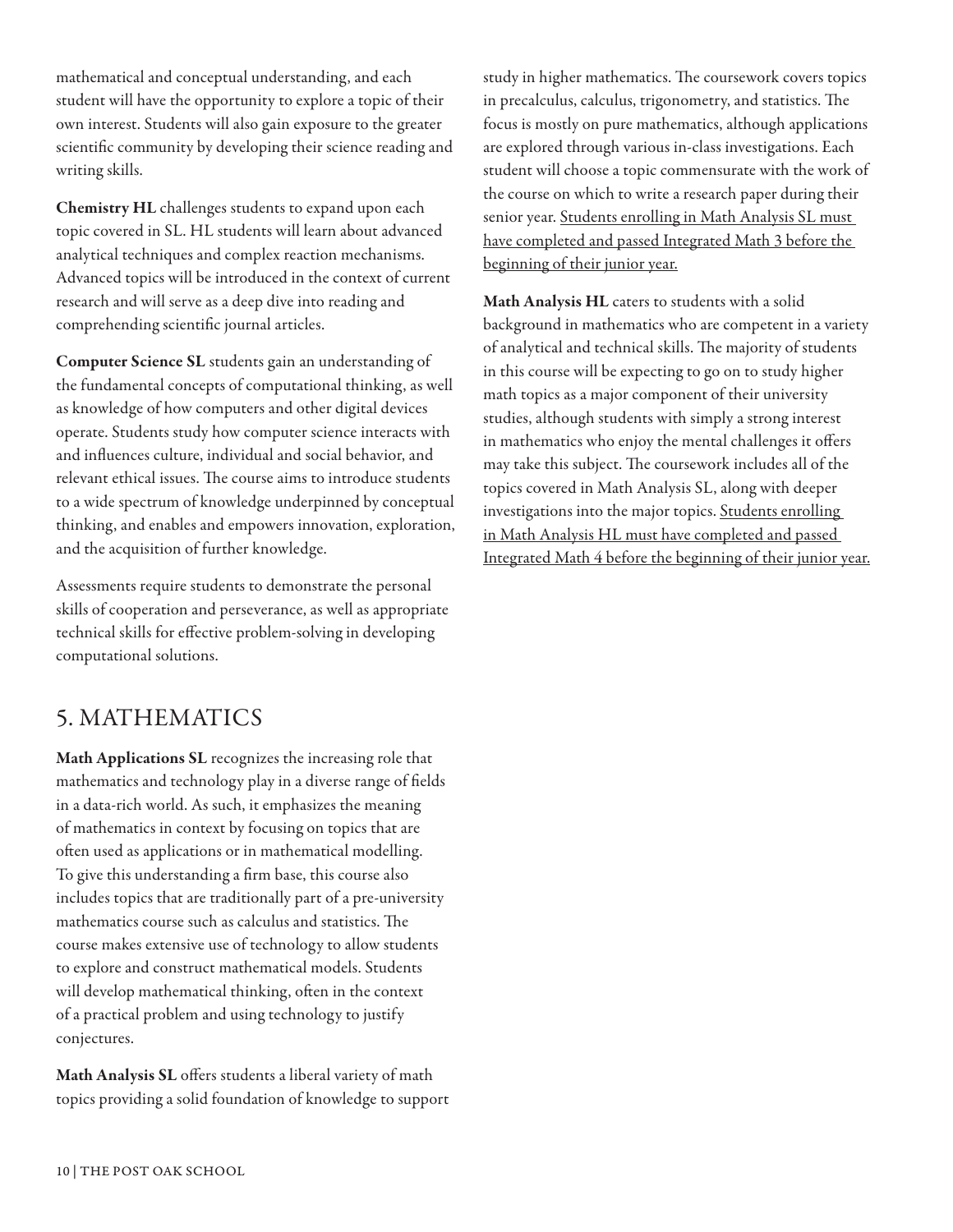#### 6. THE ARTS

Film SL aims to develop students as proficient interpreters and makers of film texts. Through the study and analysis of film texts, and through practical exercises in film production, the film course develops students' critical abilities and their appreciation of artistic, cultural, historical and global perspectives in film. Students examine film concepts, theories, practices and ideas from multiple perspectives, challenging their own viewpoints and biases in order to understand and value those of others.

Film students experiment with film and multimedia technology, acquiring the skills and creative competencies required to successfully communicate through the language of the medium. They develop an artistic voice and learn how to express personal perspectives through film.

The film course emphasizes the importance of working collaboratively. It focuses on the international and intercultural dynamic that triggers and sustains contemporary film, while fostering in students an appreciation of the development of film across time, space and culture. Film students are challenged to understand alternative views, to respect and appreciate the diverse cultures that exist within film, and to have open and critical minds.

At the core of the Film course lies the need for creative exploration and innovation. Students are challenged to acquire and develop critical thinking, reflective analysis and the imaginative synthesis that is achieved through practical engagement in the art, craft and study of film.

Film HL students complete all of the same work as SL students, but with one added element. HL students work collaboratively to create an original, completed film.

Music SL provides experiences in all aspects of music performance and creation. The course covers music history, music theory, and various exploration activities which will enhance each student's knowledge of music. Particular emphasis is placed on studying the interactions of different styles of music across different cultures and historical eras, gaining perspective on how music serves as both a support and reflection of the human spirit/condition.

Assessments include formal analyses of musical works and the submission of performance recordings, compositions, and essays for final assessment. In May of the senior year, students sit for a listening exam comprised of four musical perception questions.

Music HL covers all of the same topics and requires all of the same assessments as SL. The listening exam is longer and there are more required recordings and compositions.

Theater SL provides an environment to explore theater with an open mind, expressive body, and caring heart. Students in the first year explore the origins and development of theatre in the world through research and observing plays. Students participate in vocal and physical work to become more effective communicators. Second year work leads to thoughtful risk in a final live performance piece involving exploration of dramaturgy, technical theatre, and playwriting.

Assessments include a director's notebook, developing ideas regarding how a play text could be staged for an audience, a research presentation, outlining and physically demonstrating research into a convention of a theater tradition, and a collaborative project, creating and presenting an original piece of theater for and to a specified target audience.

Theater HL covers all of the same topics and requires all of the same assessments as SL. In addition, each student creates and presents a solo theater piece based on an aspect of theater theory.

**Visual Art SL** is an exploration and production of visual art within the student's own and other cultural context. The content of the course is assessed on three components: visual inquiry including exploration, investigation, research and experimenting within the context of the process portfolio; comparative study including comparison of two or more artists' work in a written document supported with illustrations and photos; and visual art exhibit—video documentation including studio art work, a diagram for the exhibit, and text in a written curatorial format.

Visual Art HL covers all of the same topics and requires all of the same assessments as SL as well as a larger exhibit and process portfolio.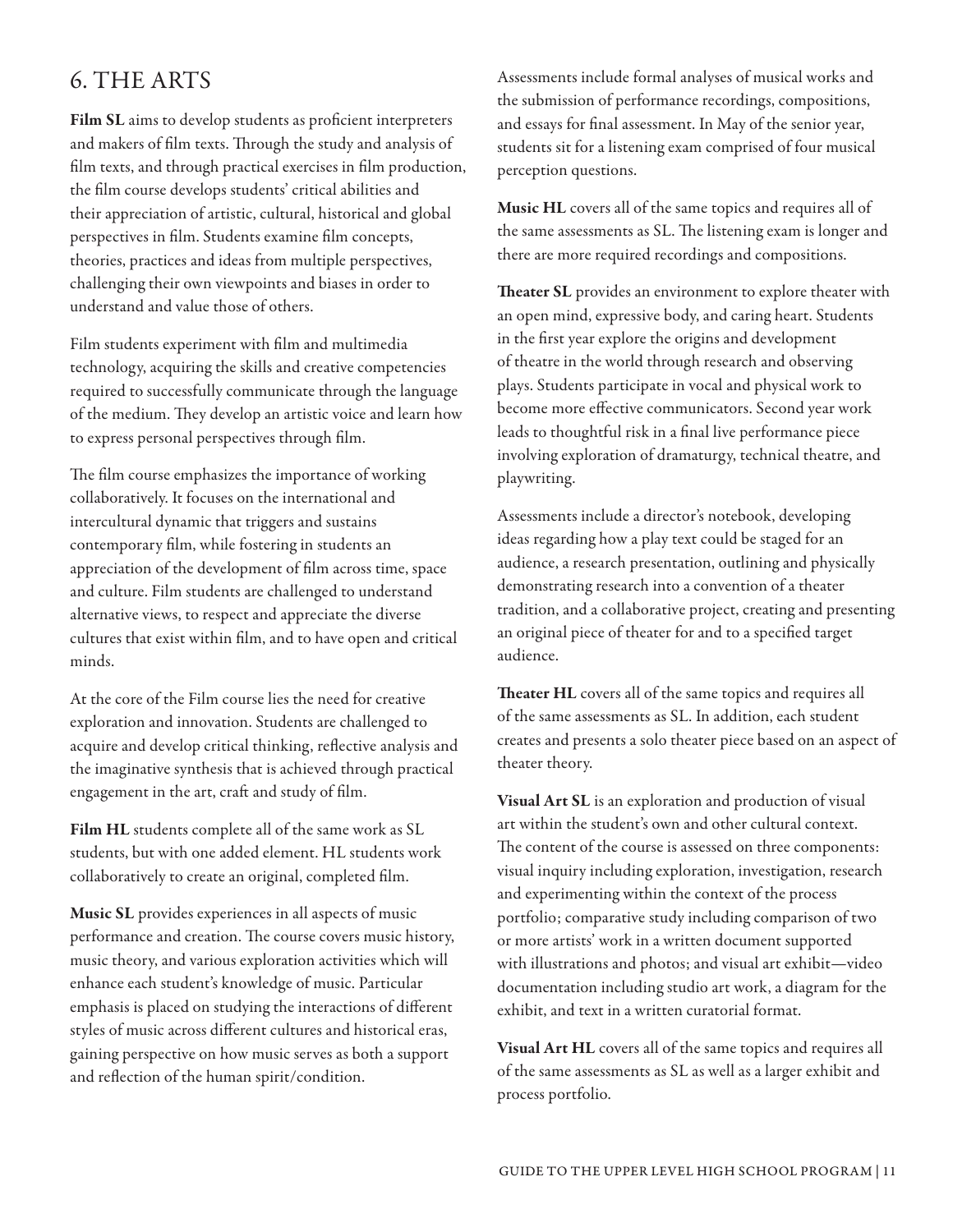## THEORY OF KNOWLEDGE AND EXTENDED ESSAY

Theory of Knowledge (TOK) gives students the opportunity to step back from the continuous acquisition of knowledge that characterizes the greater part of their coursework in order to engage in a critical inquiry into the nature of knowledge itself. This unique course is organized around a series of probing questions, including "What counts as knowledge?", "How does knowledge grow?", and "What are the limits of knowledge?" Students investigate a variety of ways of knowing, such as reason, sense perception, language, and faith, and investigate how each contributes to areas of systematically shared knowledge, such as the arts, history, natural sciences, religious knowledge systems, and ethics.

In spring of the junior year, students create a presentation (approximately 10 minutes per student) on a particular knowledge issue. In spring of the senior year, students compose an essay of 1,200 to 1,600 words on a prescribed topic.

The Extended Essay (EE) is an in-depth study of a focused topic chosen from the list of approved DP subjects normally one of the student's six chosen subjects for the IB diploma. It is intended to promote high-level research and writing skills, intellectual discovery, and creativity. The EE provides students with an opportunity to engage in personal research in a topic of their own choice, under the guidance of a supervisor (a teacher in the school). This leads to a major piece of formally presented, structured writing, in which ideas and findings are communicated in a reasoned and coherent manner, appropriate to the subject chosen. It is recommended that completion of the written essay is followed by a short, concluding interview with the supervisor. The extended essay is a formal piece of scholarship containing no more than 4,000 words and is the result of approximately 40 hours of work by the student.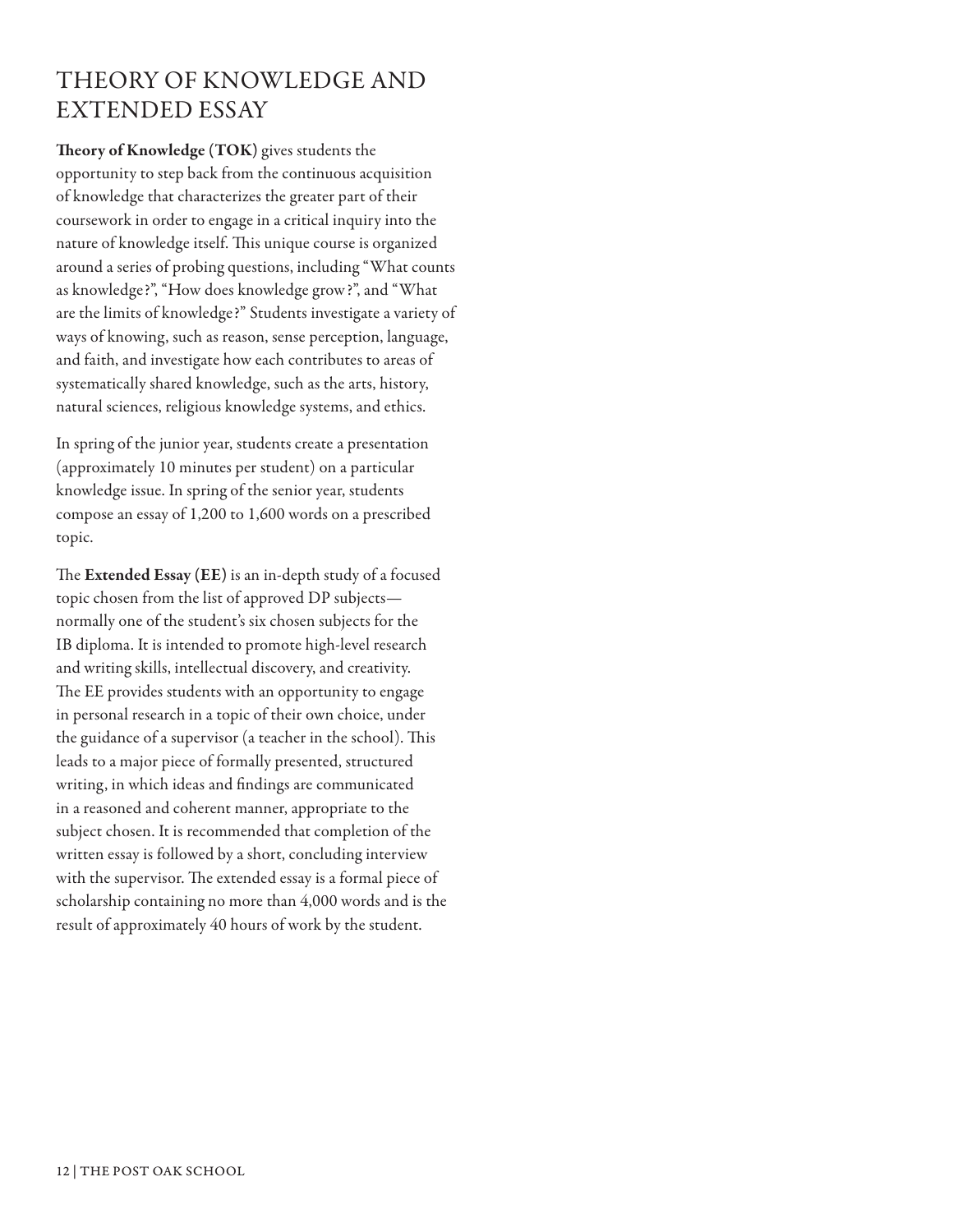|                |            | THEORY OF KNOWLEDGE  |                      |                      |                      |                      |                      |
|----------------|------------|----------------------|----------------------|----------------------|----------------------|----------------------|----------------------|
|                |            | Grade A              | Grade B              | Grade C              | Grade D              | Grade E              | No grade N           |
| EXTENDED ESSAY | Grade A    | 3                    | 3                    | $\overline{2}$       | $\overline{2}$       | Failing<br>condition | Failing<br>condition |
|                | Grade B    | $\overline{3}$       | $\overline{2}$       | $\overline{2}$       | 1                    | Failing<br>condition | Failing<br>condition |
|                | Grade C    | $\overline{2}$       | $\overline{2}$       | 1                    | $\theta$             | Failing<br>condition | Failing<br>condition |
|                | Grade D    | $\overline{2}$       |                      | $\theta$             | $\theta$             | Failing<br>condition | Failing<br>condition |
|                | Grade E    | Failing<br>condition | Failing<br>condition | Failing<br>condition | Failing<br>condition | Failing<br>condition | Failing<br>condition |
|                | No grade N | Failing<br>condition | Failing<br>condition | Failing<br>condition | Failing<br>condition | Failing<br>condition | Failing<br>condition |

## Appendix A—The Theory of Knowledge/Extended Essay Points Matrix

## Appendix B—The Seven Learning Outcomes for Practicum at the Upper Level

In order to satisfy the Creativity, Activity, and Service (CAS) component for the IB diploma, students' documentation and reflection on their practicum must demonstrate achievement of each of these learning outcomes at least once during their Upper Level years at The Post Oak School:

| Learning Outcome 1 | Identify own strengths and develop areas for growth.                                    |
|--------------------|-----------------------------------------------------------------------------------------|
| Learning Outcome 2 | Demonstrate that challenges have been undertaken, developing new skills in the process. |
| Learning Outcome 3 | Demonstrate how to initiate and plan a practicum experience.                            |
| Learning Outcome 4 | Show commitment to and perseverance in a practicum experience.                          |
| Learning Outcome 5 | Demonstrate the skills and recognize the benefits of working collaboratively.           |
| Learning Outcome 6 | Demonstrate engagement with issues of global significance.                              |
| Learning Outcome 7 | Recognize and consider the ethics of choices and actions.                               |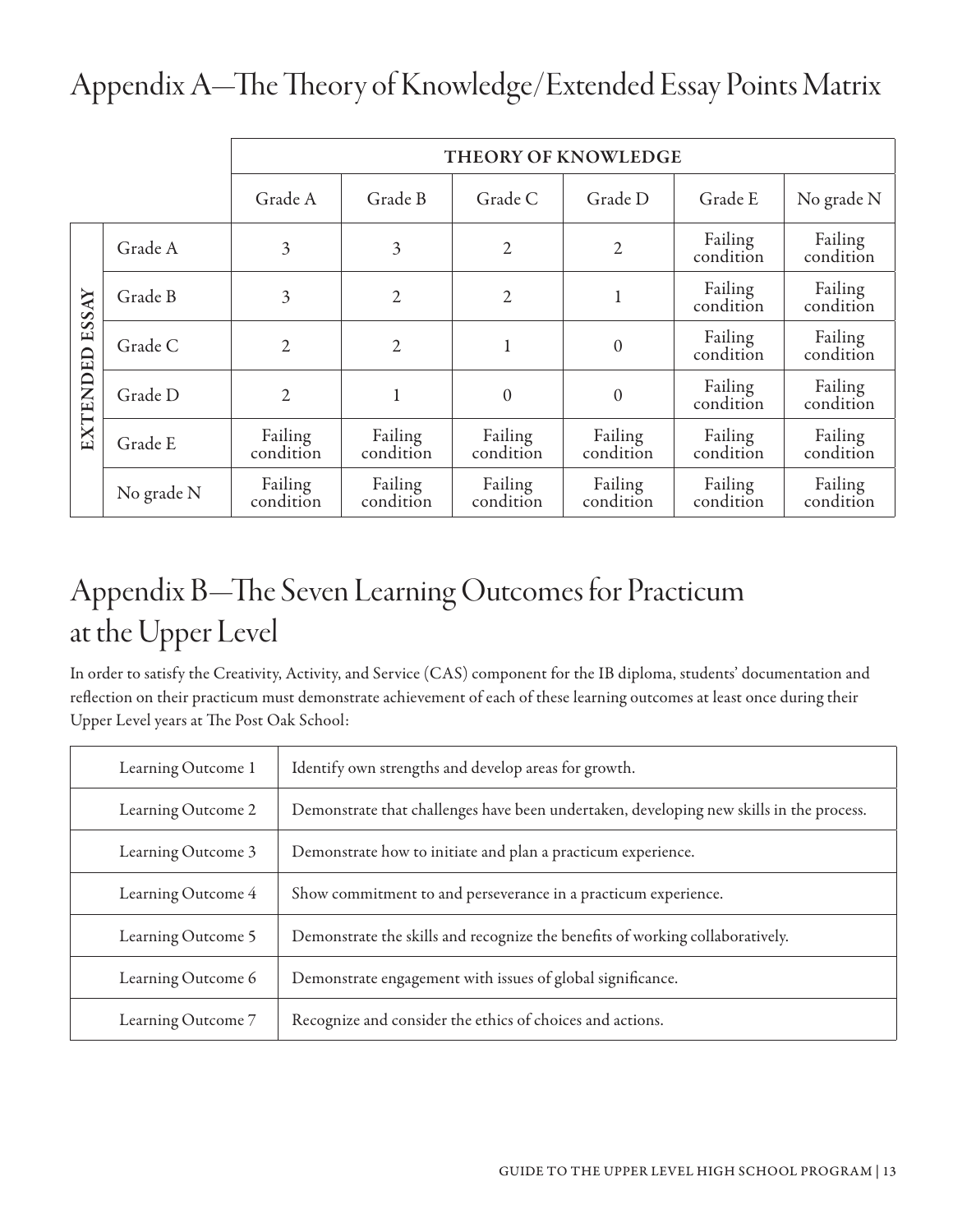

Museum District Campus: 1010 Autrey St., Houston, TX 77006 | Tel. 832-538-1988 ■ Fax 832-538-1926 Bissonnet Campus: 4600 Bissonnet St., Bellaire, TX 77401 | Tel. 713-661-6688 ■ Fax 713-661-4959 www.postoakschool.org